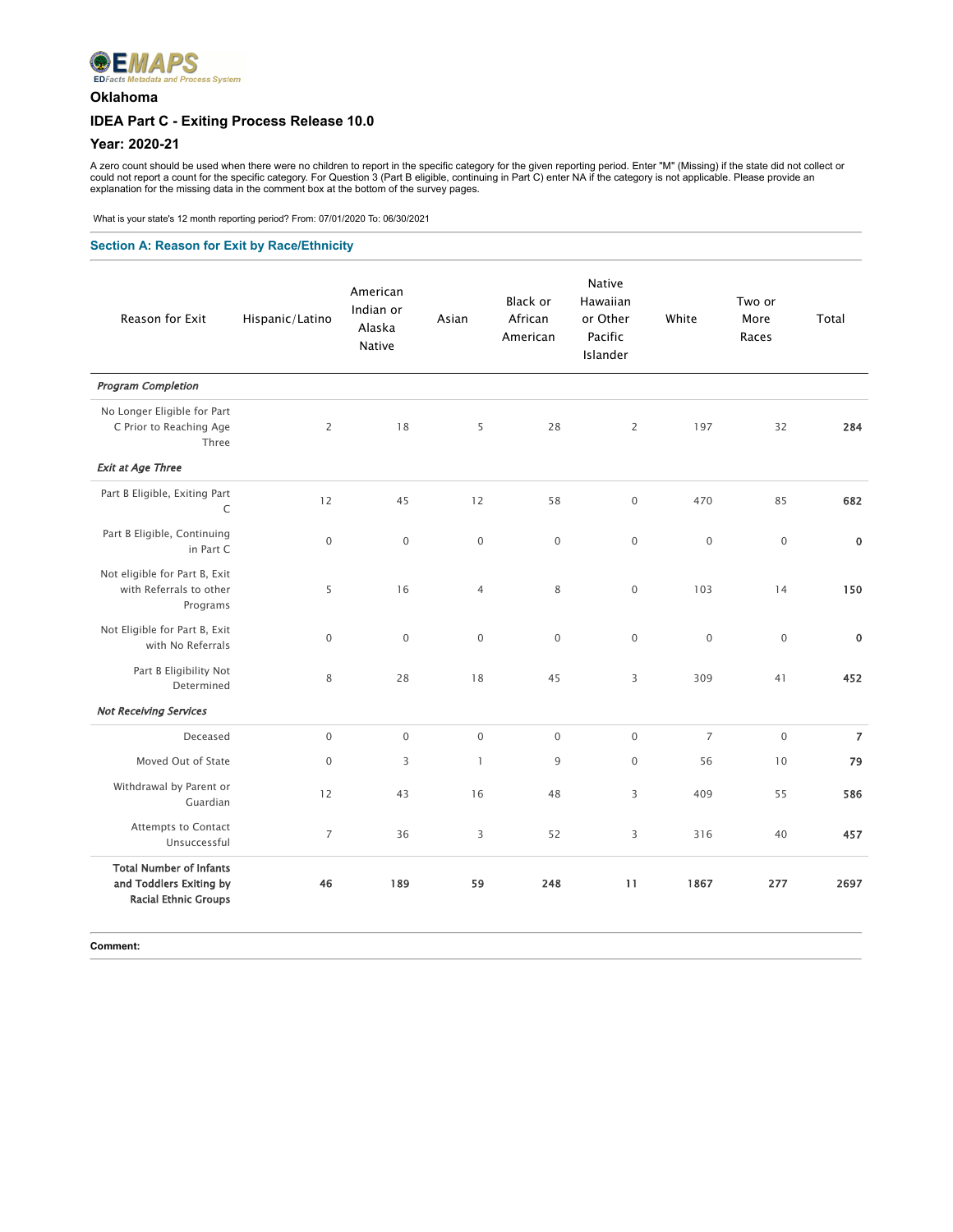### **Section A (Percentages): Reason for Exit by Race/Ethnicity**

| Reason for Exit                                                                          | $\%$<br>Hispanic/Latino | $\%$<br>American<br>Indian or<br>Alaska<br>Native | % Asian        | % Black or<br>African<br>American | % Native<br>Hawaiian<br>or Other<br>Pacific<br>Islander | % White      | % Two or<br>More<br>Races | Total |
|------------------------------------------------------------------------------------------|-------------------------|---------------------------------------------------|----------------|-----------------------------------|---------------------------------------------------------|--------------|---------------------------|-------|
| <b>Program Completion</b>                                                                |                         |                                                   |                |                                   |                                                         |              |                           |       |
| No Longer Eligible for Part<br>C Prior to Reaching Age<br>Three                          | 0.7                     | 6.3                                               | 1.8            | 9.9                               | 0.7                                                     | 69.4         | 11.3                      | 100   |
| <b>Exit at Age Three</b>                                                                 |                         |                                                   |                |                                   |                                                         |              |                           |       |
| Part B Eligible, Exiting Part<br>C                                                       | 1.8                     | 6.6                                               | 1.8            | 8.5                               | $\mathsf{O}\xspace$                                     | 68.9         | 12.5                      | 100   |
| Part B Eligible, Continuing<br>in Part C                                                 | $\mathbf 0$             | $\mathbf 0$                                       | $\mathbf 0$    | $\mathbf 0$                       | $\mathbf 0$                                             | $\mathbf 0$  | $\mathbf 0$               | 100   |
| Not eligible for Part B, Exit<br>with Referrals to other<br>Programs                     | 3.3                     | 10.7                                              | 2.7            | 5.3                               | $\mathbf{0}$                                            | 68.7         | 9.3                       | 100   |
| Not Eligible for Part B, Exit<br>with No Referrals                                       | $\mathbf{0}$            | $\mathbf 0$                                       | $\mathbf{0}$   | $\mathbf 0$                       | $\mathbf 0$                                             | $\mathbf{0}$ | $\mathbf{0}$              | 100   |
| Part B Eligibility Not<br>Determined                                                     | 1.8                     | 6.2                                               | $\overline{4}$ | 10                                | 0.7                                                     | 68.4         | 9.1                       | 100   |
| <b>Not Receiving Services</b>                                                            |                         |                                                   |                |                                   |                                                         |              |                           |       |
| Deceased                                                                                 | $\mathbf{0}$            | $\mathsf 0$                                       | $\mathbf 0$    | $\mathbf 0$                       | $\mathsf{O}\xspace$                                     | 100          | $\mathbf 0$               | 100   |
| Moved Out of State                                                                       | $\mathsf{O}\xspace$     | 3.8                                               | 1.3            | 11.4                              | $\mathbf 0$                                             | 70.9         | 12.7                      | 100   |
| Withdrawal by Parent or<br>Guardian                                                      | $\overline{c}$          | 7.3                                               | 2.7            | 8.2                               | 0.5                                                     | 69.8         | 9.4                       | 100   |
| Attempts to Contact<br>Unsuccessful                                                      | 1.5                     | 7.9                                               | 0.7            | 11.4                              | 0.7                                                     | 69.1         | 8.8                       | 100   |
| <b>Total Number of Infants</b><br>and Toddlers Exiting by<br><b>Racial Ethnic Groups</b> | 1.7                     | $\overline{7}$                                    | 2.2            | 9.2                               | 0.4                                                     | 69.2         | 10.3                      | 100   |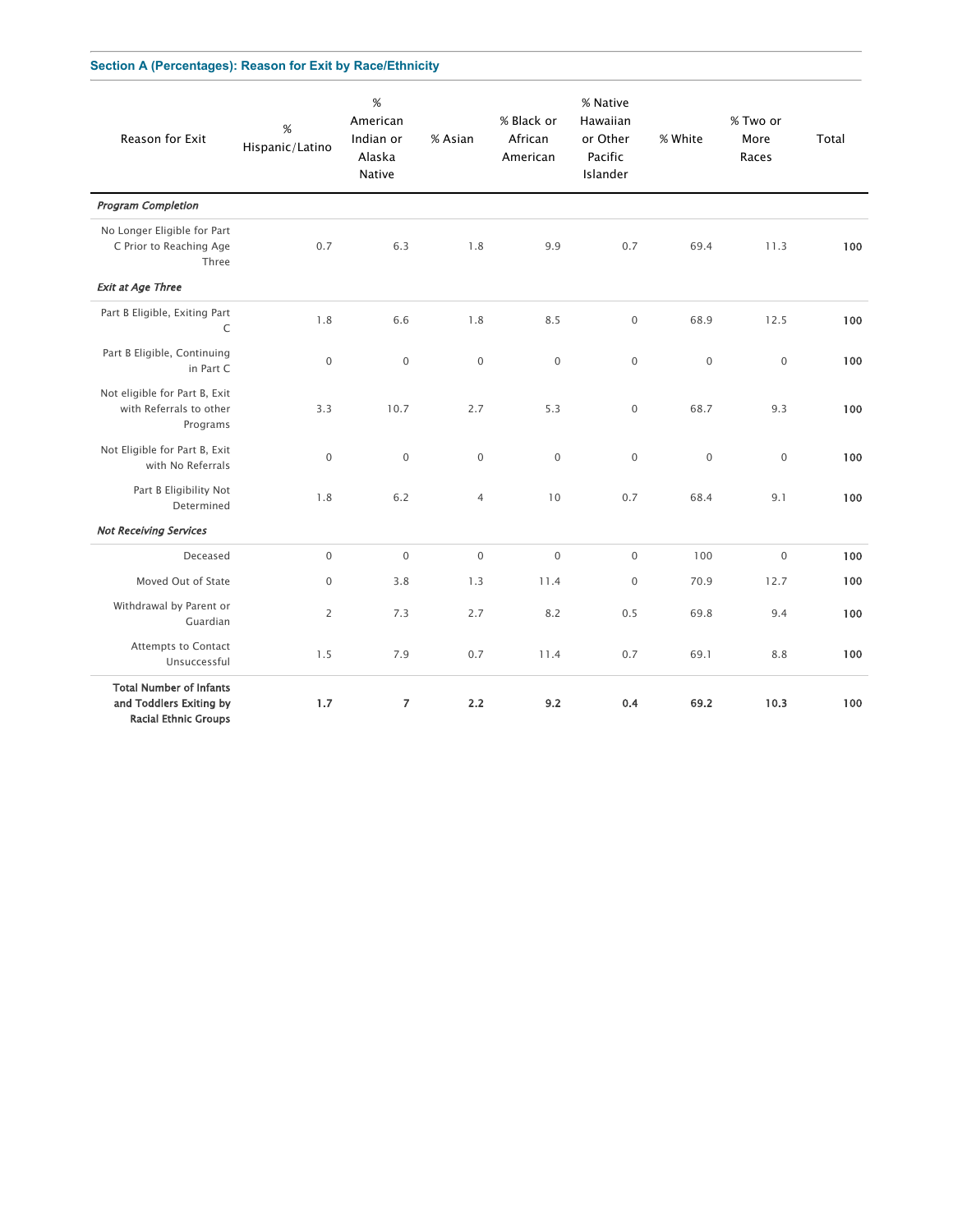### **Section B: Reason for Exit by Gender**

| Reason for<br>Exit                                                            | Male        | Female         | Total |
|-------------------------------------------------------------------------------|-------------|----------------|-------|
| Program Completion                                                            |             |                |       |
| No Longer<br>Eligible for Part<br>C Prior to<br>Reaching Age<br>Three         | 157         | 127            | 284   |
| <b>Exit at Age Three</b>                                                      |             |                |       |
| Part B Eligible,<br><b>Exiting Part C</b>                                     | 481         | 201            | 682   |
| Part B Eligible,<br>Continuing in<br>Part C                                   | $\Omega$    | $\Omega$       | 0     |
| Not eligible for<br>Part B, Exit with<br>Referrals to<br>other Programs       | 103         | 47             | 150   |
| Not Eligible for<br>Part B, Exit with<br>No Referrals                         | $\mathbf 0$ | $\mathbf 0$    | 0     |
| Part B Eligibility<br>Not Determined                                          | 298         | 154            | 452   |
| <b>Not Receiving Services</b>                                                 |             |                |       |
| Deceased                                                                      | 3           | $\overline{4}$ | 7     |
| Moved Out of<br>State                                                         | 48          | 31             | 79    |
| Withdrawal by<br>Parent or<br>Guardian                                        | 380         | 206            | 586   |
| Attempts to<br>Contact<br>Unsuccessful                                        | 297         | 160            | 457   |
| <b>Total Number of</b><br>Infants and<br><b>Toddlers Exiting</b><br>by Gender | 1767        | 930            | 2697  |

#### **Comment:**